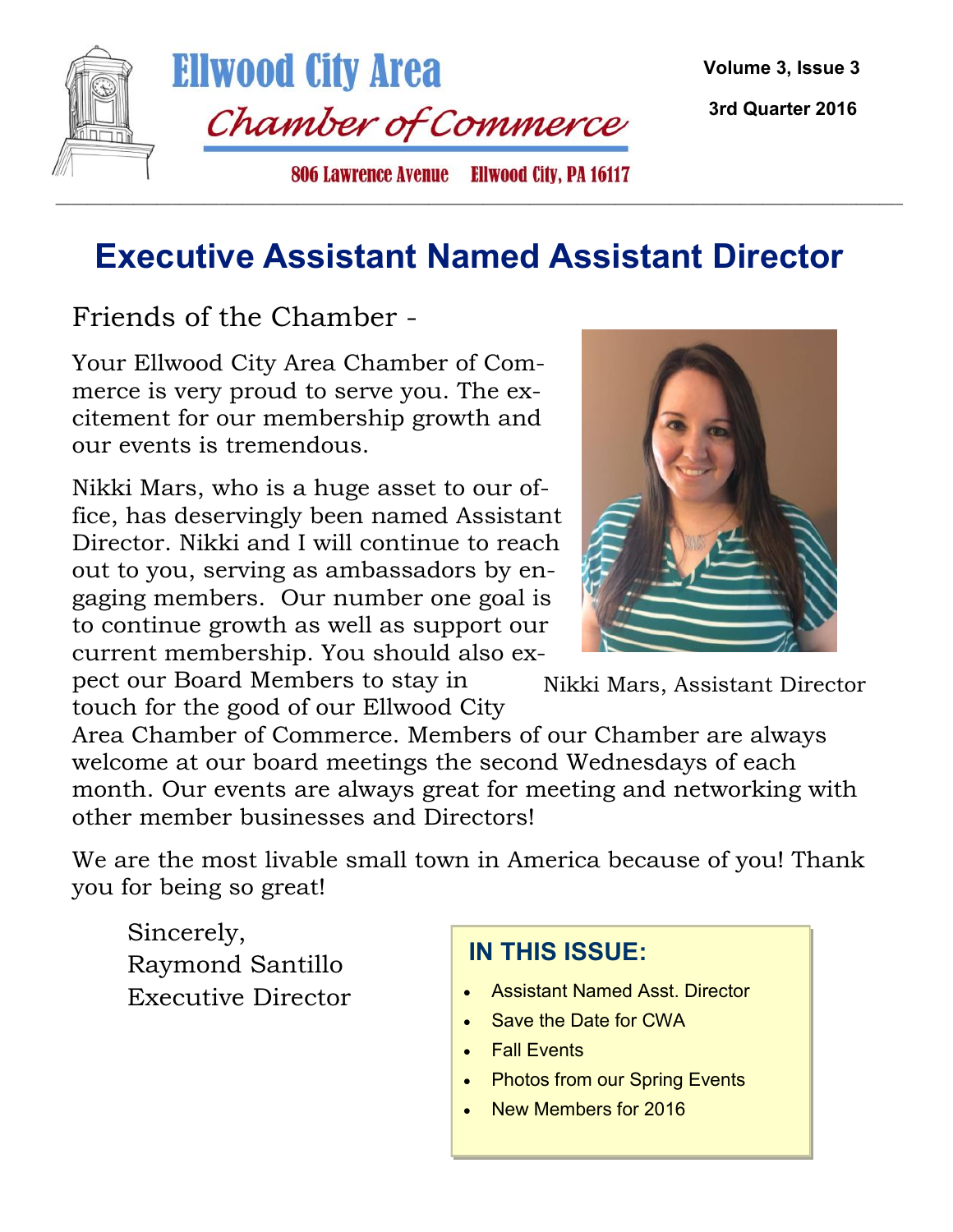

# **Save the Date:**

Monday, September 12th 6:00 PM to 9:00 PM Shakespeare's Restaurant

\*Local Restaurant Samplings \*Wine Tasting \*Silent Auction Be looking for more details closer to the event at www.ellwoodchamber.org!

### **FALL EVENTS**

Sept 12 - Chef, Wine & Ale Event

Sept 17 - Storytelling Festival (ECCE)

Sept 24 - Fall Fest

Sept 24 - USO Dance

Call 724-758-5501 for more details!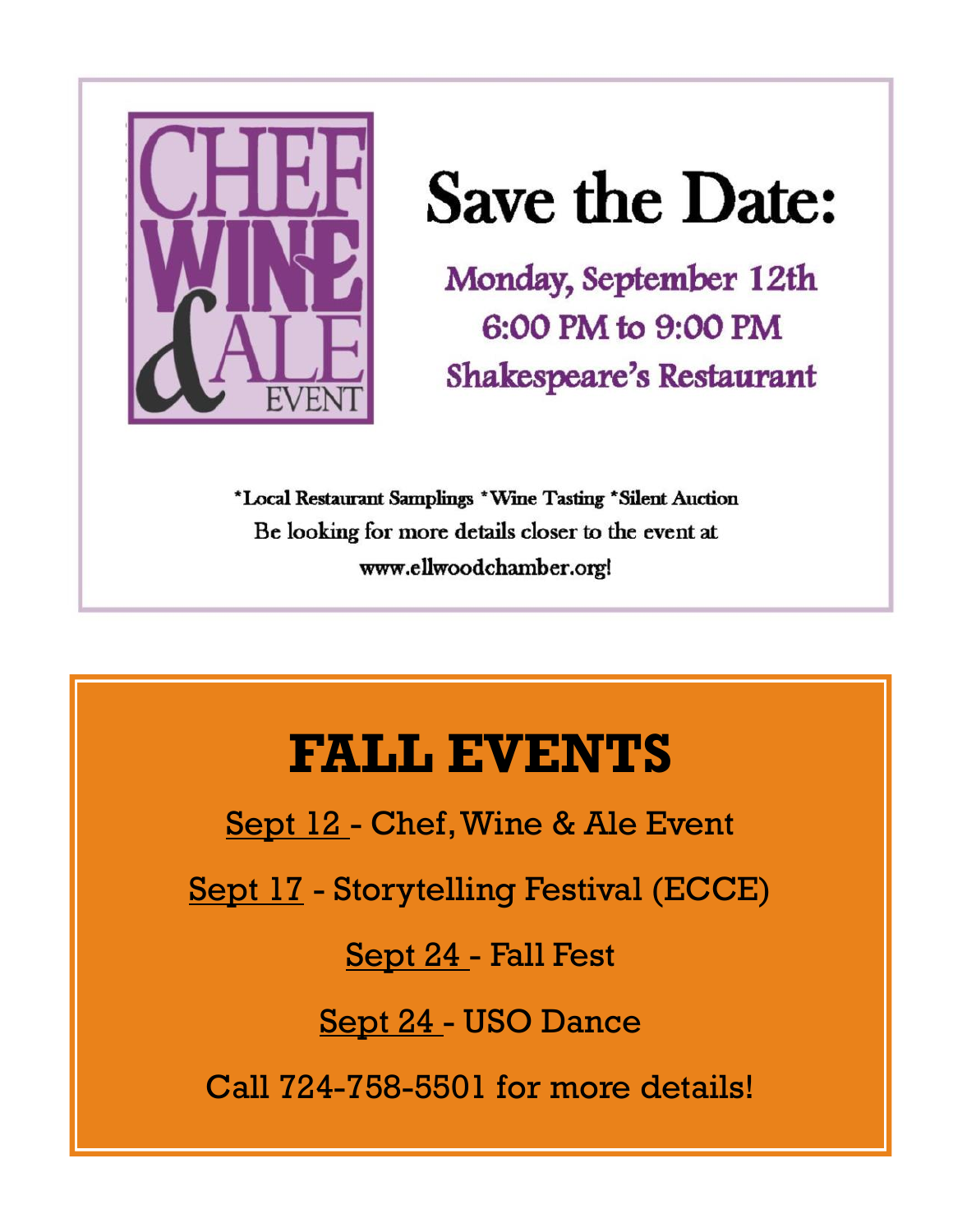

## Photos from our 2016 Spring Chamber Events!

6th Grade Park-a-Palooza



5th Grade Walking Tour



Keystone Energy Forum at Shakespeare's



ECACC Thank You Picnic in Ewing Park